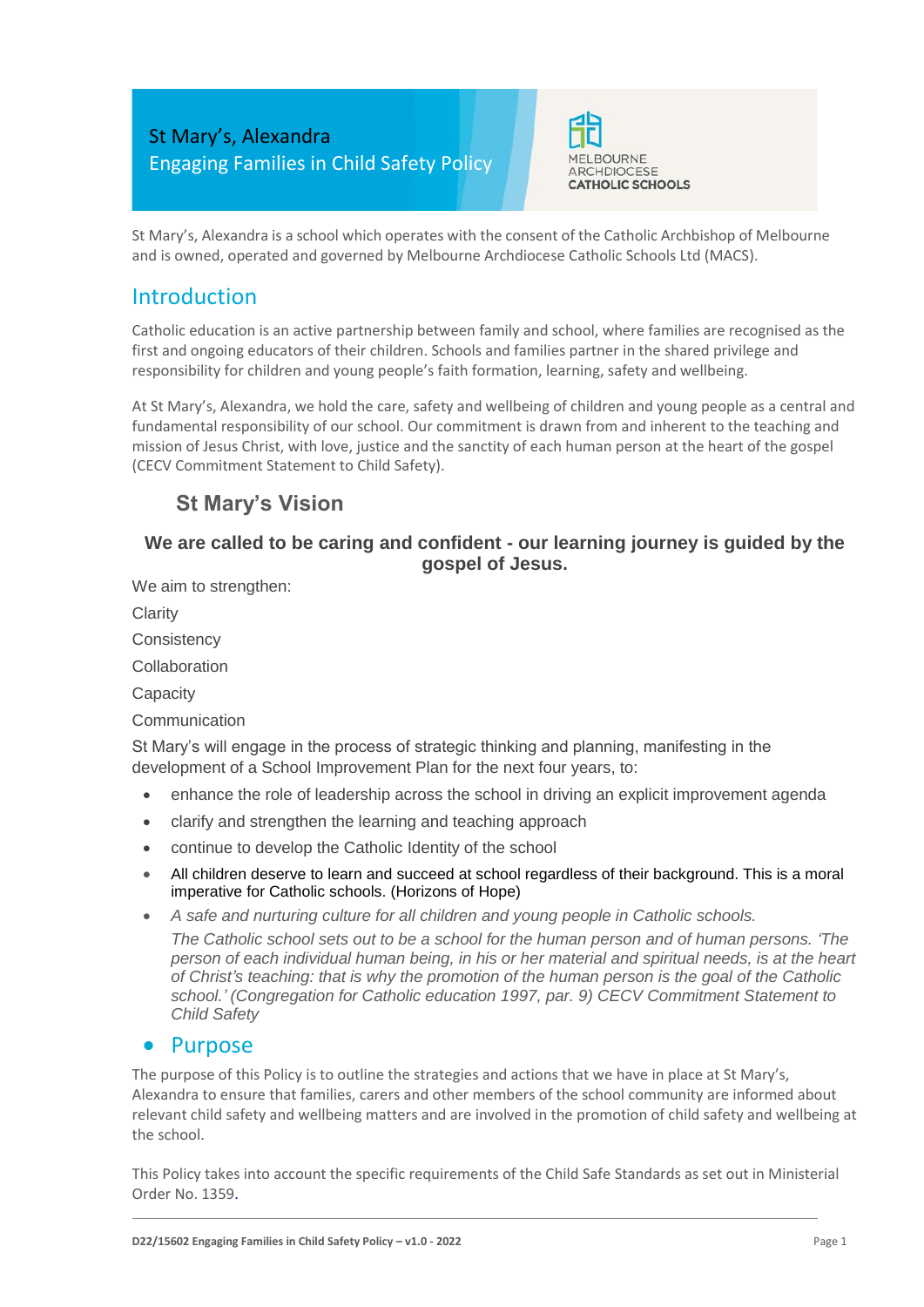# Scope

This Policy applies to school employees, volunteers, contractors and clergy. It should be read in conjunction with related school policies and procedures, including:

- 1. Child Safety Framework
- 2. Child Safety Code of Conduct
- 3. Child Safety and Wellbeing Policy

## **Principles**

At St Mary's, Alexandra, the following principles underpin our commitment to family engagement:

- Families and carers should have the opportunity to participate in decisions relating to child safety and wellbeing which affect their child.
- Our school engages and openly communicates with families, carers and other members of the school community about our child safe approach.
- All members of the school community should have access to information relating to child safety and wellbeing.
- Families, carers and other members of the school community must have the opportunity to provide input into the development and review of the school's policies and practices relating to child safety and wellbeing.
- Families, carers and other members of the school community have the right to be informed about the operations and governance of the school in relation to child safety and wellbeing.

# **Policy**

St Mary's, Alexandra is committed to ensuring that all members of our school community are kept informed about relevant child safety and wellbeing matters and are involved in the promotion of child safety and wellbeing at St Mary's, Alexandra.

We implement the following strategies and actions to ensure that we are able to meet this commitment.

### **Strategies / actions used by school leadership**

The Principal, the school governing authority and school leaders at St Mary's, Alexandra recognise their particular responsibilities to communicate and engage with families, carers and other members of the school community in relation to issues regarding child safety and wellbeing. Strategies and actions used to carry out this responsibility include:

- utilising the St Mary's, Alexandra Engaging Families in Child Safety Policy to inform and guide curriculum planning, policies and practices
- supporting staff, through appropriate professional learning, to strengthen their communication and engagement skills and to understand the value and importance of effective communication and engagement
- identifying opportunities for parents and carers to participate in decisions that affect their child's safety and wellbeing
- ensuring that existing policies and practices relating to child safety and wellbeing are made publicly available so that they are easily accessible to families, carers and other members of the school community
- engaging with families, carers and other members of the school community to collaboratively develop and periodically review policies and practices relating to child safety and wellbeing
- creating opportunities to ensure that members of the school community are adequately informed about the school's operations and governance relating to child safety and wellbeing